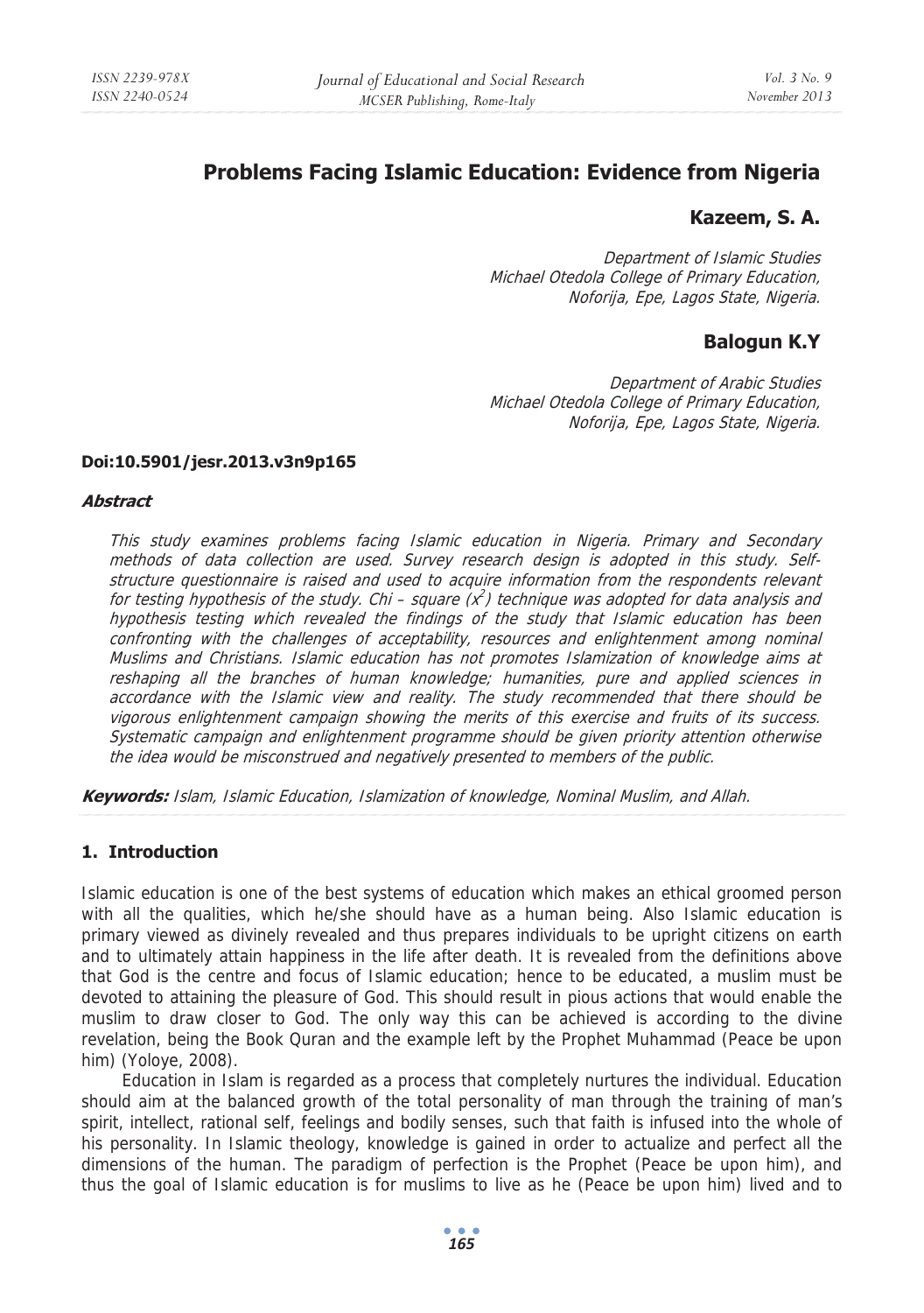imitate him (Khalil, 2007).

In view of Olaoti (2010), education is an important factor in the development of any society. The level of development of any nation is usually determined by its level of education. At same time the nature of education available to any community, will depict how the affected community would look like. It is this context that makes it paramount for Muslims to look inwardly into the situation we find ourselves today politically, socially, economically, and spiritually. Without mixing words, everybody will testify that the nature of education bequeathed to us by our former colonial masters is alien to our culture and has failed woefully to meet our aspirations when one considers the evils that have plagued our society. Thus, this present study examines the problems facing Islamic education in Nigeria. The study was divided into five sections. Following this section, was section two which focus on conceptual framework, section three discussed methodology and design of the study, section four dealt with the data analysis and interpretation of the results. Finally, section five embraced conclusion and recommendations for the study.

## **2. Conceptual Framework**

#### 2.1 Islamic Educational System in Nigeria

The history of Islamic education in Nigeria is the same as the history of the religion of Islam itself. This is because Islam goes to any place or community along with its own form of education (Balogun 1982 and Ajidagba, 2012,). Islam, which predates Christianity in Nigeria, is said to have come to the country in the 11th century. It is on record that when Kanem Ummi Jilmi of the old Borno accepted Islam, he established the first Quranic School in his palace. It is not a matter of coincidence or accident that Islamic religion and Islamic education go together. The fact is that, without the latter the former cannot be said to have been firmly entrenched and understood. The Holy prophet was reported to have said that, "if Allah wants to do good to a person, he makes him to understand the religion (Bukhari, 3:11).

Therefore, there is no pretence or cover up, about the objective of Islamic education. It thrives on the Islamic concept of life, here and hereafter, prescribing the individual's position and role on earth (Qutub, 1977). The structure of the early Islamic education was Allah on the hierarchical structure of the Islamic faith. The first and the only reference and rallying point is Allah, the Creator and the starting point is to learn how to recite Al-Qur'an, the words of built. The early Islamic recitation, a student would then begin to study further under an erudite Mallam (teacher) who may not necessarily be the only teacher to handle the student till he himself becomes highly knowledgeable in the field.

In Nigeria, the Ansarul-lslam Society of Nigeria, a foremost Islamic society and the first Islamic organization in the North, which was established in 1942, is credited for being the vanguard of the formal Islamic system of education in Nigeria. Until the society introduced the formal school system, whereby students sit on benches in a typical classroom manner, Islamic education was handled non-formally in the residence of the *Mallam*. It should be pointed out here that there had not been either any form of government assistance or foreign aid to Islamic education as at that time. In spite of this segregate attitude of the government, Islamic education continued to grow along with the increasing population of Muslims in the country. The scenario today is that of a complete transformation of the system, a wholesome improvement on the pioneering effort of the Ansarul-lslam society of Nigeria. Islamic educational system now competes with its western counterpart in structure and infrastructure.

We now have the *Ibtidai* up to *Jamiah* levels (Primary to University). Similarly, there are many Islamic educational institutions that have all the paraphernalia of the modern school systems. Such schools operate programmes and activities on terminal basis, go on short and long vacation and have incorporated co-curricular activities into their programmes. Yet, the government of Nigeria especially at the federal level has not deemed it fit to accord Islamic education it is rightful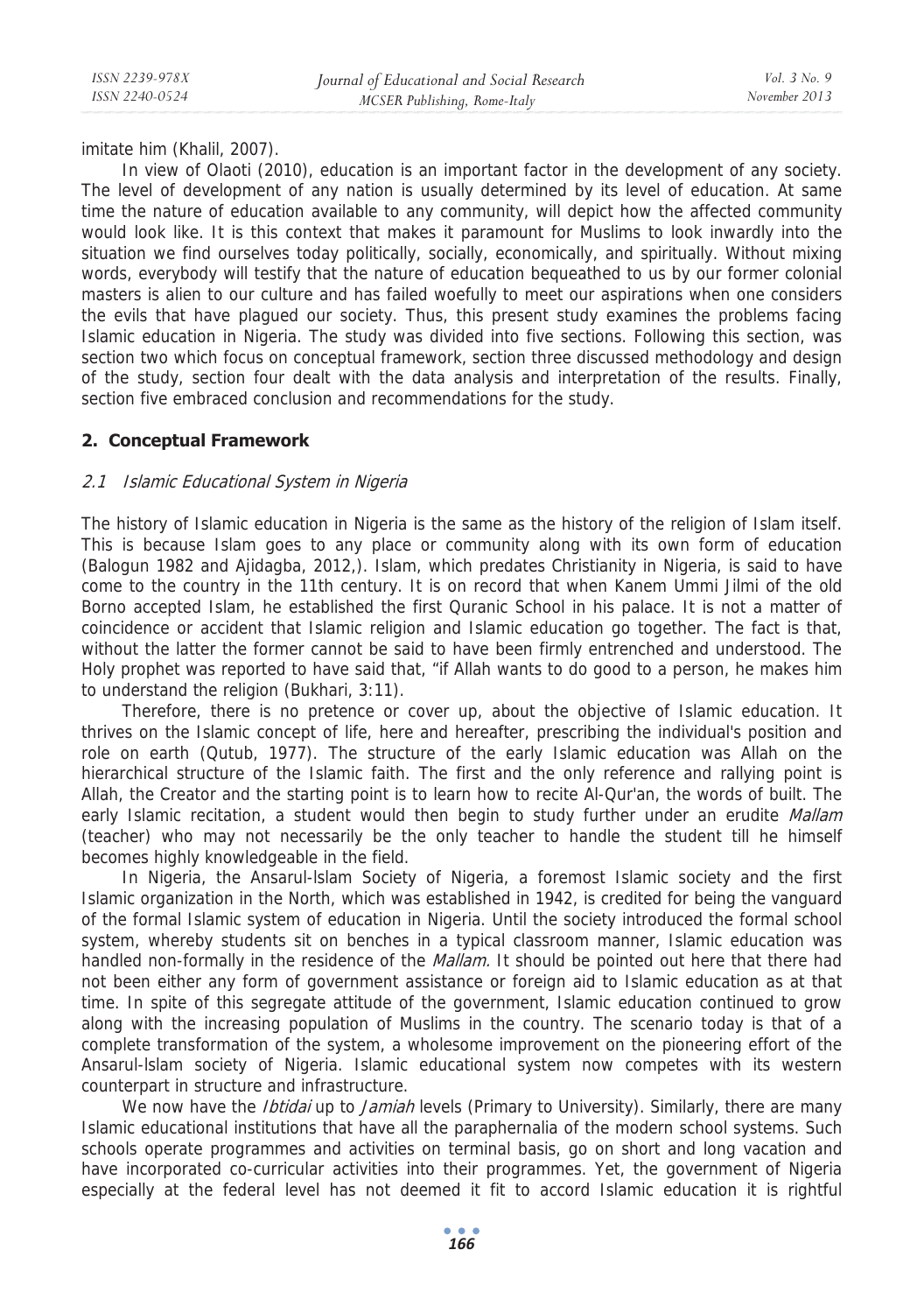#### recognition.

### 2.2 Factors Inhibiting the Development of Islamic Education in Nigeria

The factors militating against the development of Islamic education are multifarious but, they are all artificial and not, therefore, insurmountable. They could be grouped as relating to government, the proprietors, parents, the society and the media.

#### 2.3 Government

A study of this nature cannot adequately do justice to the inhibitive roles successive governments have played on Islamic education in Nigeria. On funding, the government not only fund Western education, it has also taken over its full control. So, what started as mere grant-in aid soon graduated into full take-over. This alone has a negative consequence on the said, at this juncture, that no right- thinking person would literally condemn the content of western education because, after all, if the English version of all that had already been known to the Muslims years back. The point, however is that its incursion into this country with strong connection with Christianity has led to dislocation of the older Islamic order in traditional Muslim society. It has been repeatedly said that Muslims constitute a large percentage of Nigerians. In order to be fair and just to this large Muslim population, Islamic education should be accorded a more dignified attention than it is presently being given. Even, if only for spiritual and moral development, which the National Policy on Education (1981) advocates for, government should be more interested in Islamic education.

#### 2.4 Muslim Proprietors

The problems being created by the proprietors of Islamiyyah schools for Islamic educational system can be likened to a proverbial kola nut having a problem of the parastic insect living in it. The problem is multi-dimensional. Dishonest proprietors go to some Arab countries' governments or philanthropists, cap-in-hand, to seek financial assistance only to come back home to divert such assistance to personal use. Some also go to the ridiculous level of selling the valuable Islamic textbooks given them for the propagation of Islam and the development of Islamic education. The worst category is the absentee-proprietors who do not have 1/10 of the students and facilities they claim to have and would do one launching after the other in the name of development of their institutions. More worrisome is lack of unity among the proprietors even within the same locality. This made it impossible for them to have a forum to articulate their views on how to move the system forward.

#### 2.5 Muslim Parents

Muslim parents of students in *Islamiyyah* schools have their own share of the problem. The disdainful manner in which students attending Islamic schools does more harm than good. An average Nigerian Muslim parent does spend heavily on Western education for their children. Some take Islamic education as secondary; while some send to Islamic schools, the children who, in their opinion and conclusion, cannot mentally cope with Western education or who have one form of disability or the other.

# 2.6 The Society

What is happening in the society is a reflection of what happens in the family. The Nigerian society does not see any thing beneficial in the Islamic system of education other than the religious knowledge. There is an impression that anybody undertaking Islamic education can only function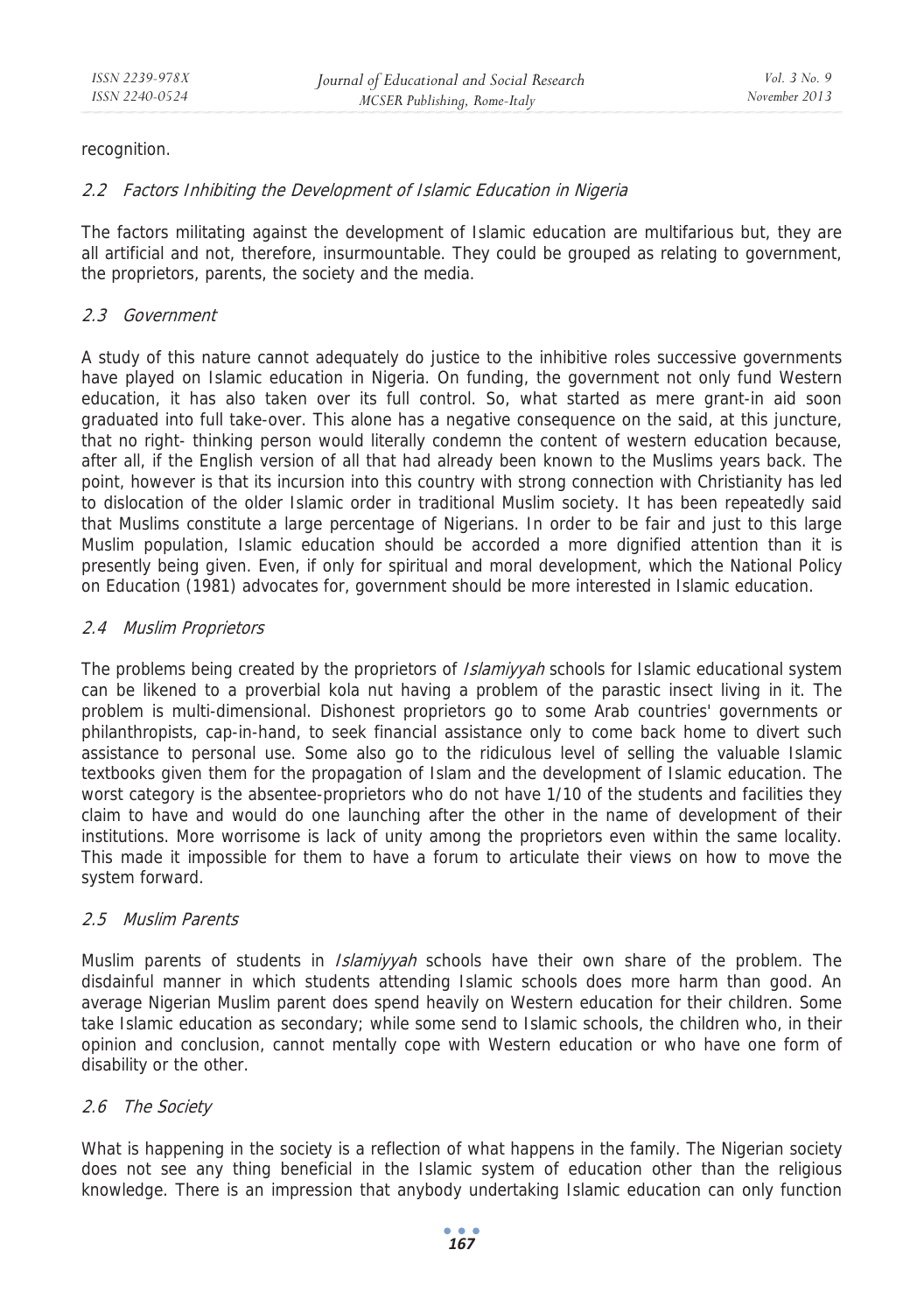either as a full time *Mallam* (a teacher) with teaching being a profession that is already looked down upon. Not only this, in some religiously hostile communities, Islamic education is derisively regarded as education for the Al-majiris (corrupt form of Al-Muhajirin), which originally means the immigrants but misconstrued to be beggars. No thanks to some Muslims who have upgraded begging to an art and a profession. Unfortunately too, Numerous uninformed Muslims have been persuaded by this anti-Islamic posture. In Yoruba land there is what people derogatorily called ole Intel'Afa - meaning, it is an indolent that follows a Maljiris. And as if to lend credence to the saying, it is a common thing to see pupils that are put under the care of some *Mallams* for Islamic upbringing, going about begging. It is high time we turned things around for Islamic education. It is our collective responsibility to enlighten the populace that Islamic education is a utilitarian education (Ajidagba, 2012).

#### 2.7 Mass Media

The most decmactive and vociferous attack on Islamic education or anything Islamic is always championed by the mass media in Nigeria, a keen watcher of events may not be too astonished about this situation because, the Nigerian press can aptly be described as a Christian press, for the simple reason that Christians own or control over 90% of the media outfits (print or electronics) in the country. The comparative edge the Western educational system has over its Islamic counterpart can be credited to the ceaseless propaganda of the press. Even when Muslims have been the President or Heads of State, there has been overt and covert government backing of the press. Whereas, the mass media is a strong agent of education and mobilization, as far as Islamic education is concerned, it is a combative agent of mis-education and demobilization. To arrest the trend, the gifted Muslims should brace up to the challenged by not clear vocational articles, while the rich Muslims should be encouraged to establish media outfits that could assist in this direction. Submission to Allah is based on humility. An attitude of humility within one's self cannot be accomplished without total rejection of violence, and a personal attitude and alignment toward peace and development.

#### 2.8 Aims and Objectives of Islamic Education

Every educational system has its own objective likewise Islamic education, except that Islamic education is deeper and richer both in content and objective. In realizing this fact the participants at the First World Conference on Muslim Education in 1977 at the end of the Conference reaffirmed this and resolved that: Education should aim at the balanced growth of the total personality of man through the training of man's spirit, intellect, rational self, feelings and bodily senses, The training imparted to a Muslim must be such that faith is infused into the whole of his personality and creates in him an emotional attachment to Islam and enables him to follow the Qur'an and the Sunnah and be governed by Islamic system of values willingly and joyfully so that he may proceed to the realization of his statue as Khalifatullah to whom Allah has promised the authority of the universe.

This in summary shows that the aim of Islamic education is to produce a good and righteous man, he who worships Allah the Creator and acts according to the dictates of Shari'ah. This act of worship requires total submission to Allah as it is supposed to be in line with Quranic verse that says: "I have created the Jinn and man only to worship me" (Qur'an 51:56).

This position does not mean that Islamic education is against other secular sciences, Islamic education as earlier mentioned is wide and comprehensive. It encompasses all sciences, either secular or religious. The Qur'an says. "Nothing have we omitted from the Book," (Qur'an 6:38). From this we can deduce that Islamic education comprises of other sciences such as medicine, engineering, mathematics, psychology, sociology etc., because they are also Islamic sciences once they comply with Islamic tents and attitudes.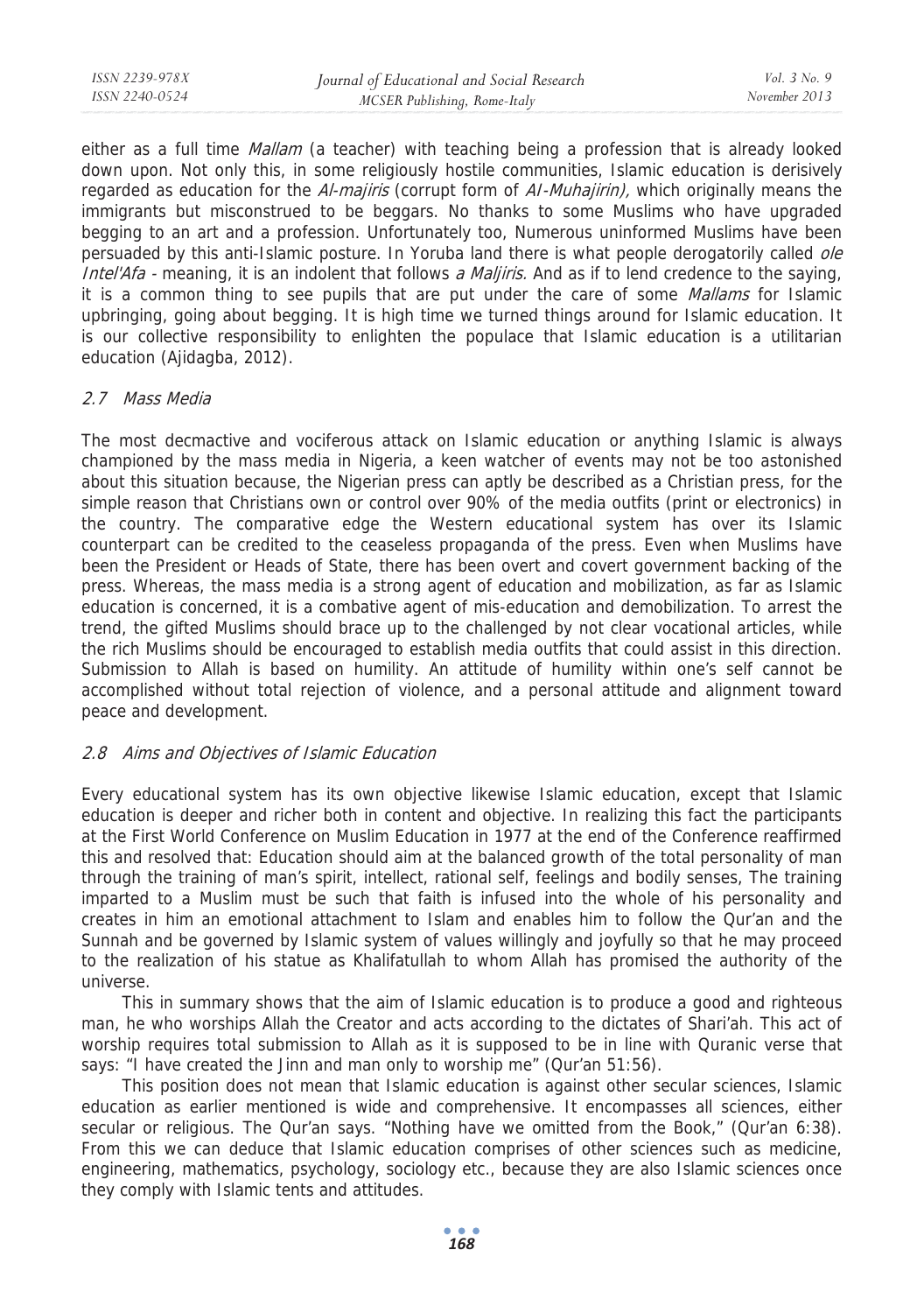Ahmed (1979) opined that Islamic Science is a form of worship that moves an individual closer to his creator through the act of worship, hence it should not be used to corrupt faith and morals and to bring harm, corruption, injustice and aggression. So any science that runs conflict with and serves other goals contrary to Islamic ideals is condemned and rejected and lastly has no place in the Islamic injunctions. Since education has been universally accepted as an important tool for the guiding of lives of people created by Allah, its philosophy and basic principles should also come from Allah. It should not be left alone to the discretion of educationist who is themselves subject to all manners of unwholesome influences.

Oloyede (2008) asserts that the tragedy of education in Nigeria is that it has failed in the development of social consciousness within students, its most important basic task, rather it has created the opposite of happiness (destroying) preoccupying them with immediate personal and material satisfaction. It has failed in preparing students for adult life. If the above opinion is correct, then it is pertinent to have an alternative that commensurate with Islamic values of education, and that is Islamization of education. The fact that Muslims all over the world have realized that the alien system has failed as both in content and objectives, then we should return to that which emanates from the divine source. The alien system separates between religion and life and does not recognize the supremacy of religion. The modern education also considers this life as an end in itself contrary to Islamic education which provides for hereafter and for this gives recognition to the supremacy of religion. It is worthy enough to say here that Islamic education that disregards religious moral teaching is doomed to fail.

Afzalur (2000) posits that if education is divorced from religion and moral values, it will lead to the disintegration and destruction of the social fabric of society. This may be seen from the achievements of liberal education in the West as well as in the East. Education has divorced itself from the spiritual heritage of the past but has failed to supply any adequate substitute. Consequently, even educated persons are left without convictions of a sense of values as well as without a consistent world view.

It is unfortunate that our leaders are pretenders they go out crying that Nigeria is a secular state when documents see Nigeria as a multi-religious country. To show that it is not easy to separate people from their religion under whatever disguise, the Political Bureau further says that religion has deeply affected our cultural, political and social heritage that it is very difficult though necessary to distinguish what is traditional from what is religious. At the end of the debate, the Political Bureau conceded that it is difficult to achieve a clear separation between organized religion and the state in Nigeria (Afzalur, 2000).

This position of the political bureau depicts the ulterior motives of our secularist leaders but at the end they could not hide the fact that religion is not an institution that can easily be taken away from the people and so proclamation of secularism on Nigeria will continue to be a theory. The secularist nature of our educational curriculum has succeeded in producing various corrupt practices such as inflation of contracts, fraud, falsification of accounts, examination malpractice, bribery, embezzlement of public funds, perversion of justice, collusion with multi-national companies to dupe the state, collusion of law enforcement agents with criminals, election rigging, etc. If these are the manifestations of the philosophy of secular education, we cannot tolerate a philosophy or any educational policy which is not identical with Islam (Afzalur, 2000).

In total, the ultimate objective of Islamic education is the creation of an individual who will lead a happy and fruitful life in this world and use it to aspire for a better life in the hereafter.

#### 2.9 Problems Facing Islamic Education in Nigeria

The above discussion on the aim and objectives of Islamic education compared with the western or modern concept of education shows clearly that they are not equal. It is like comparing the giant with the dwarf or the day and the night in all ramifications. Islamization of education is as old as Islam itself. It is a continuation of effort made by the early scholars like Imam al-Ghazali, Ibn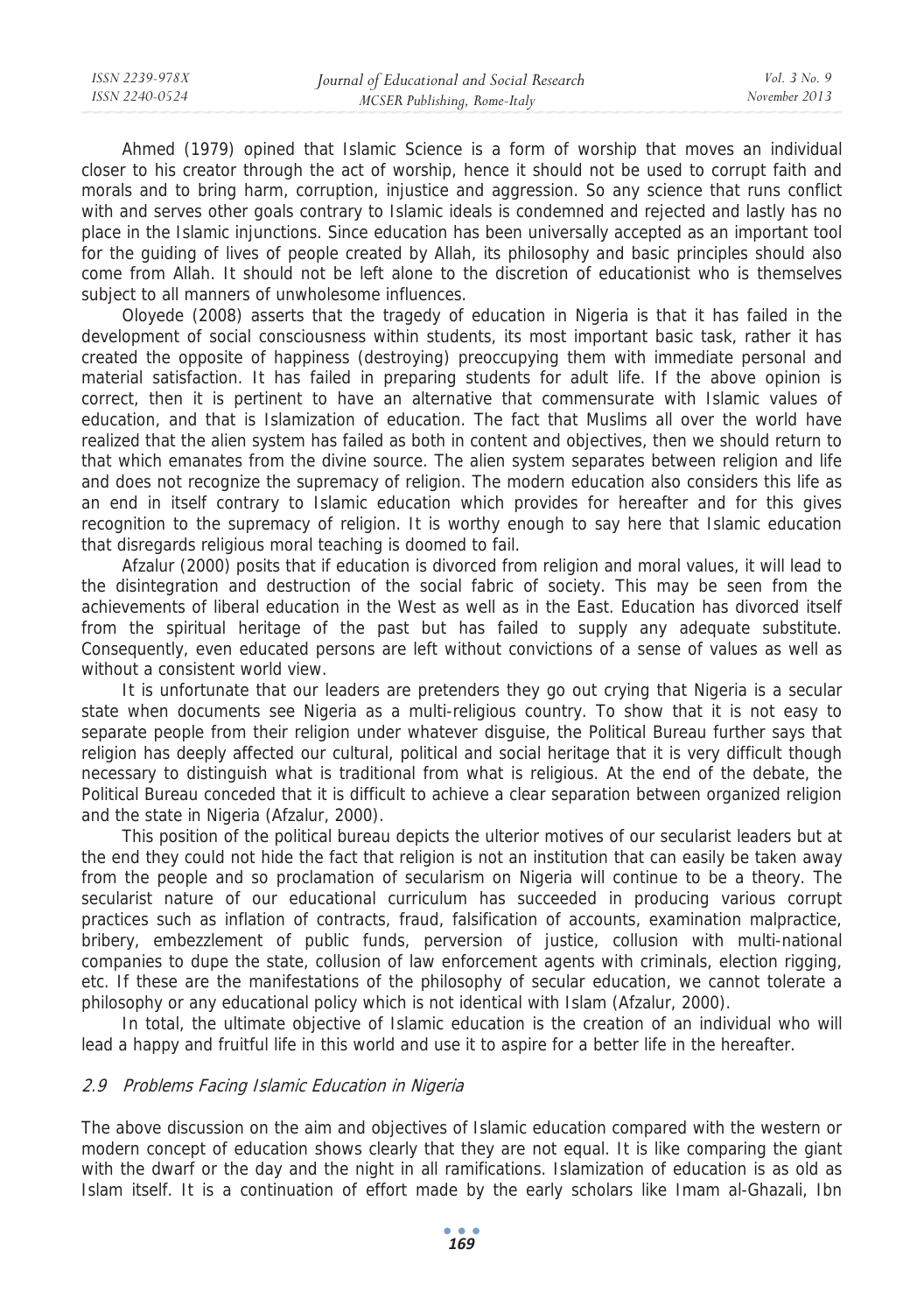Taimiyyah, Muhammad Iqbal and others to reconcile the knowledge of their time with the spirit of Islam. The single aim is to recast knowledge to conform to the Islamic belief system and worldview. The term Islamization of knowledge means practicing (i.e. discovering, compiling, piling together, communicating and publishing) intellectual activities based on the Islamic concept of the universe, life and man (khalil,2007).

So for Islamization of knowledge to succeed it has to contend with the following problems:

- i. Acceptability: For the problem of acceptability, some people will consider the programme as a way of Islamizing the citizens of Nigeria just as the colonialists and the missionaries used the western education to convert the indigenes to Christianity. In this wise, the Christians and some nominal Muslim would frown at it and are likely to frustrate any attempt to make it possible, in the same vein as they opposed the full implementation of shari'ah.
- ii. Resources: The area of resources is also very vital. For a pragramme of this nature to succeed it requires both human and material resources. The programme would definitely face the problem of manpower. There are no enough personnel to man the programme. If we can source for personnel in other in some areas locally we may need the service of expatriates in other areas. The major areas that may require expatriates are science and Technology. The nation has not produced enough personnel in these areas least of those that would be used for the Islamization programme. Still along the resources is provision of reading materials we cannot hope for achieving anything tangible except books are written by learned and committed Muslim intellectuals.
- iii. Enlightenment: Another problem is enlightenment. Men are enemies of what they are ignorant about. The concept of Islamization of education is alien to some people even if it would benefit them at the end, they show antagonism to it at initial stage. Some would interpret it to mean introduction of shari'ah. One should not be surprised if one discovers that the first antagonists are Muslims, the unenlightened ones. Their reaction to the idea would add impetus to that of the non-Muslims. In the light of this, conscious Muslims in the mass media should enlighten Nigerians on the viability of the programme and emphasize its short and long term benefits for all.
- iv. Government Patronage: The chance of patronage from government is low. Government will not allow any individual or group of individuals to use her school for such a programme under the guise of secularity and national character.

# **3. Research Methodology and Design**

#### 3.1 Research Design

Research design is a blue print of activities or specification of procedure and strategies to follow so as to obtain the most valid answer to research question or attain the objectives of the study with optimal control of variance and the make up of carefully articulated set of suggested instruction for the effective of the study (Hassan, 2008). This study was carried out to bring to the fore "The Problems facing Islamic Education in Nigeria" therefore, survey research design is used.

#### 3.2 Sources and Methods of Data Collection

This study specifically used primary and secondary methods of data collection. The primary data included the data collected from the questionnaire administration while secondary data included the used of relevant journals and text books for the study write-up.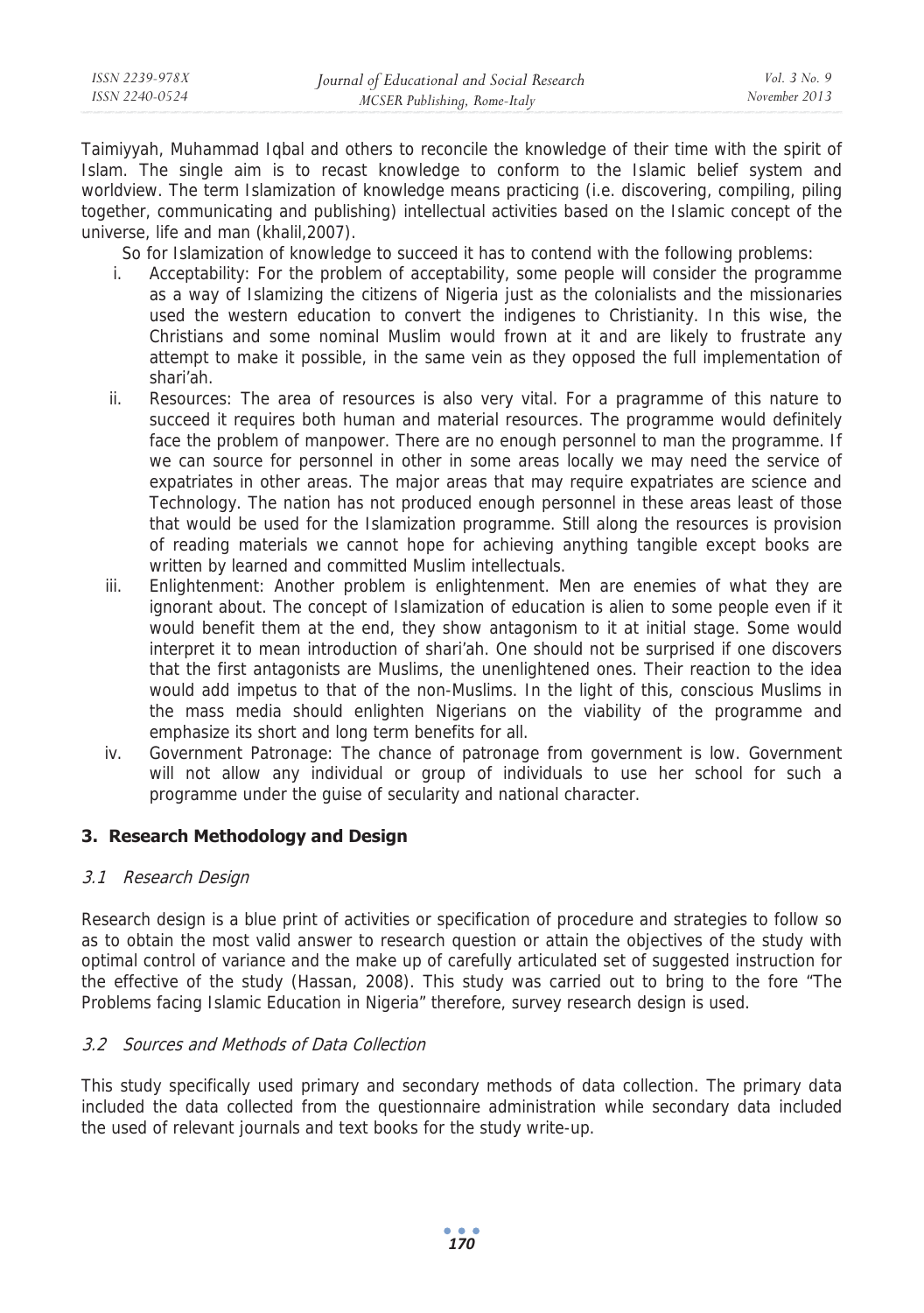### 3.3 Hypothesis

 $H_0$ : Islamic education in Nigeria has not been confronting with the challenges of acceptability, resources, and enlightenment among nominal Muslims and Christians.

 $H_1$ : Islamic education in Nigeria has been confronting with the challenges of acceptability, resources, and enlightenment among nominal Muslims and Christians.

### 3.4 Population, Sample and Sampling Techniques

The population of this study comprised of all students of Micheal Otedola College of Primary Education, Noforija, Epe, Lagos State Nigeria. Sample is the subset of the population, for the purpose of this study, only two hundred and fifty (250) students were involved in the questionnaire administration for the study.

#### 3.5 Estimation Techniques

Frequency percentage count is used for presenting the data collected from the questionnaire administration. For the purpose of hypothesis testing, Chi – square  $(x^2)$  analysis was used to justified the study outcomes.

## **4. Data Analysis**

The below table represents the general opinion of the respondents on the issue raised in this study:

|  | Table 1: Contingency Table (Observed Frequency) |  |  |  |
|--|-------------------------------------------------|--|--|--|
|--|-------------------------------------------------|--|--|--|

| <b>Statements</b>                                                                                                                                                                                                              | SА  | А   | U  | SD  | D   | Total |
|--------------------------------------------------------------------------------------------------------------------------------------------------------------------------------------------------------------------------------|-----|-----|----|-----|-----|-------|
| Islamic education in Nigeria has been confronting with the<br>challenges of acceptability, resources and enlightenment<br>among nominal Muslims and Christians.                                                                | 131 | 83  | 7  | 13  | 16  | 250   |
| Islamic education has not produce a good and righteous man,<br>he who worships Allah the creator and acts according to the<br>dictates of Shari'ah.                                                                            | 101 | 59  | 15 | 38  | 37  | 250   |
| Islamic education has not acts as a form of worship that moves<br>an individual closer to his creator through the act of worship.                                                                                              | 127 | 80  | 11 | 15  | 17  | 250   |
| Islamic education has not creates an individual who will lead to<br>a happy and fruitful life in this world and use it to aspire for a<br>better life in the hereafter.                                                        | 93  | 66  | 17 | 43  | 31  | 250   |
| Islamic education in Nigeria has not promotes Islamization of<br>knowledge aims at reshaping all the branches of human<br>knowledge, humanities, pure and applied sciences in<br>accordance with the Islamic view and reality. | 117 | 60  | 9  | 29  | 35  | 250   |
|                                                                                                                                                                                                                                | 569 | 348 | 59 | 138 | 136 | 1250  |

#### **Source:** Author Computation

Therefore, Expected frequency (E) is calculated as follow:

$$
E = \underbrace{RT \times CT}_{\cdots}
$$

Where;  $RT = Row total$ ;  $CT = Column total$  and  $N = Grand total$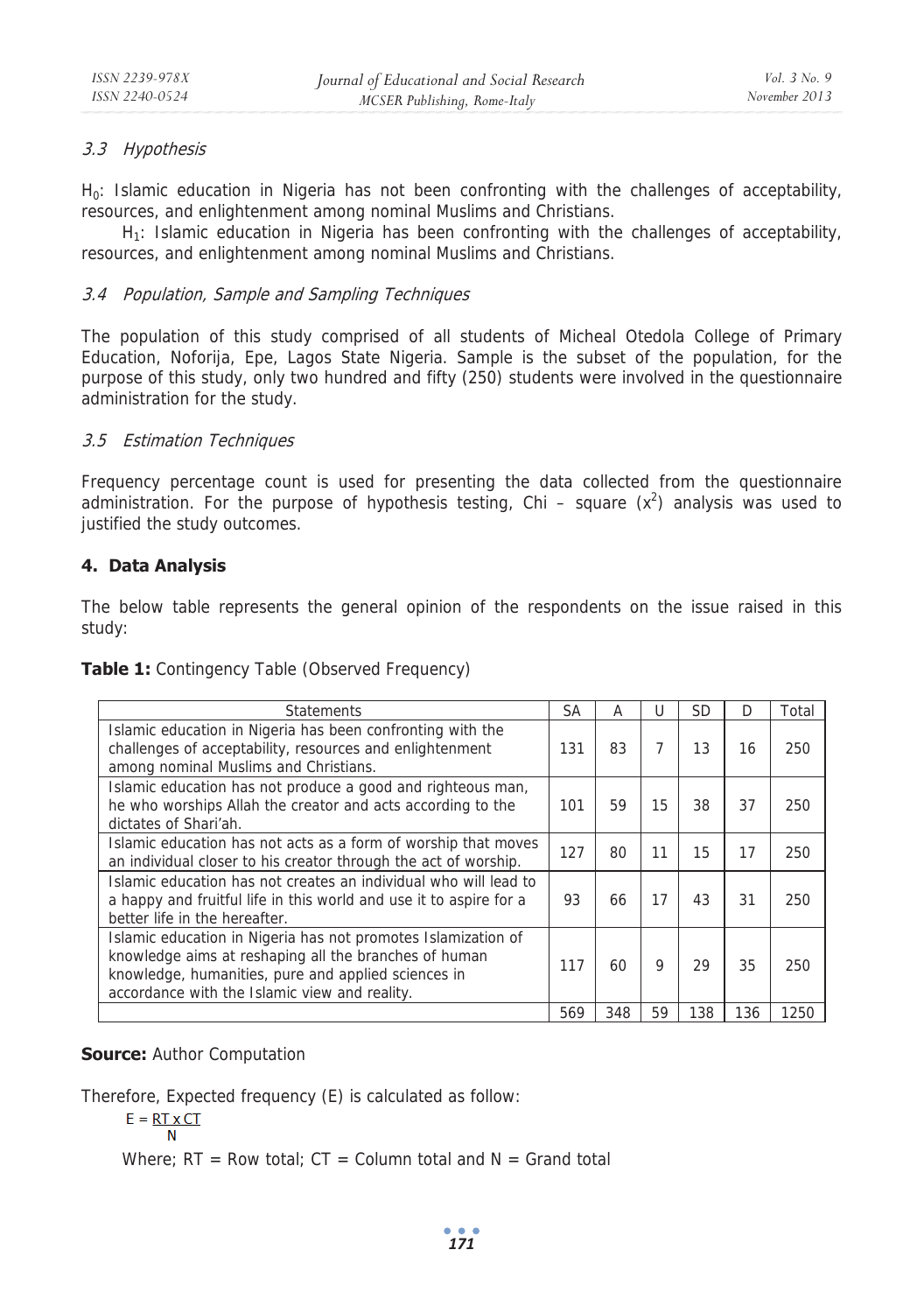| For SA, | $E = 250 \times 569 = 113.8$<br>1250 |
|---------|--------------------------------------|
| For A,  | $E = 250 \times 348 = 69.6$<br>1250  |
| For U.  | $E = 250 \times 59 = 11.8$<br>1250   |
| For SD, | $E = 250 \times 138 = 27.6$<br>1250  |
| For D.  | $E = 250 \times 136 = 27.2$<br>1250  |

**Table 2:** Chi-square (x<sup>2</sup>) Analysis Technique

| Responses | Ο   |       | 0 - E | $F$ <sup>2</sup> | $- E)^{2}/E$ |  |
|-----------|-----|-------|-------|------------------|--------------|--|
| SА        | 569 | 113.8 | 455.2 | 207207.04        | 364.16       |  |
| А         | 348 | 69.6  | 278.4 | 77506.56         | 113.6        |  |
| U         | 59  | 11.8  | 47.2  | 227.84           | 188.8        |  |
| <b>SD</b> | 138 | 27.6  | 110.4 | 12188.16         | 441.6        |  |
| D         | 136 | 27.2  | 108.8 | 11837.44         | 435.2        |  |
|           |     |       |       |                  | 2543.36      |  |

## **Source:** Author Computation

The above result show that in observed case, chi-square calculated  $(x_c^2)$  is 2543.36 while chisquare  $(x_t^2)$  is 7.815 at 5% level of significance. Thus, it revealed that  $x_c^2 > x_t^2$ , meaning that the observed frequencies differ significantly from the expected frequencies. Hence,  $H_0$  (Null hypothesis) is rejected while  $H_1$  (Alternative hypothesis) is accepted. The implication of this result is that Islamic education in Nigeria has been confronting with many challenges such as acceptability, resources and enlightenment e.t.c., among nominal Muslims and Christians.

# **5. Conclusion and Recommendations**

#### 5.1 Conclusion

Islamic education embraces the teaching of Islam doctrines through effective education to ensure that the outputs from this system can be worth wide and benefited to the society and also embraces the five pillars of Islam. Therefore, this study concluded that Islamic education in Nigeria has been confronting with the challenges of acceptability, resources and enlightenment among nominal Muslims and Christians. Islamic education has not produce a good and righteous man, he who worships Allah the creator and acts according to the dictates of Shari'ah. Islamic education has not act as a form of worship. Islamic education has not creates an individual who will lead a happy and fruitful life in this world and use it to aspire for a better life in the hereafter. Finally, that Islamic education in Nigeria has not promotes Islamization of knowledge aims at reshaping all the branches of human knowledge, humanities, pure and applied sciences in accordance with the Islamic view and reality.

# 5.2 Recommendations

The following are the recommendations provided for the study:

 Human and Material Resources: Efforts should be made in training manpower for the programme. Schools should be established specifically for this purpose because without manpower the programme is doomed to fail. Institutions like International Islamic University in Malaysia, Niger, Uganda and Pakistan Usmanu Danfodio.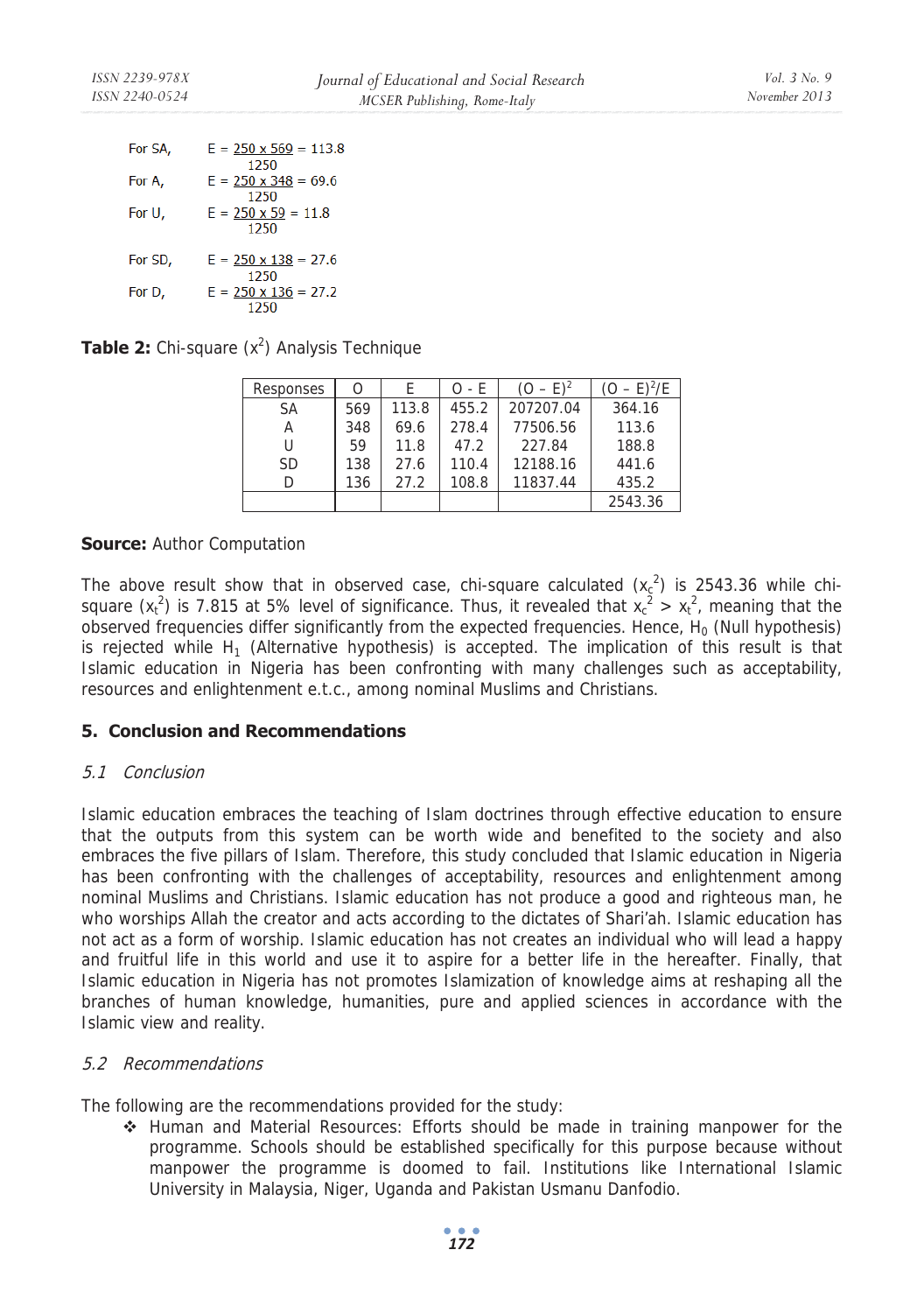Also in the same wing is provision of reading materials and other infrastructures. The current books in circulation are irrelevant to our desire. So many Muslim scholars should be encouraged to write books relevant to our demands.

- Scholarship Award: Scholarship award should be made available for prospective candidates without any discrimination. There should be no quota system or National character. If this is introduced, it will adversely affect the system.
- Commitment to Teaching Profession: Muslims should be encouraged to show commitment to teaching profession; a situation where Muslims whop are professionally qualified to teach prefer administrative jobs cannot help. It will be a daydream to expect non-Muslims to promote this laudable programme.
- Standardization of Our Mainstream Islamic Education: Our traditional Qur'anic schools should be standardized and reinvigorated so as to meet the current demand. This could be done by establishing Muslim nursery and primary schools based on Islamic curriculum. This should not be limited to primary alone, but including secondary levels.
- ❖ Support from Well-Wishers: The well-to-do (rich) Muslims, the businessmen and other Islamic organizations both at home and abroad should spare no effort in assisting the programme. This  $21<sup>st</sup>$  century jihad. This is a business that is more profitable for our rich men than sponsoring games and other worldly jamborees. In addition, an Islamic Education Trust Fund should be established to cater for the programme.
- Enlightenment Campaign: We should embark on vigorous enlightenment campaign showing the merits of this exercise and fruits of its success. This programme cannot achieve a huge success without the cooperation of all Muslims in education, administration, mass communication and economic sectors of our national life. Systematic campaign and enlightenment programmes should be given priority attention; otherwise the idea would be misconstrued and negatively presented to members of the public.

### **References**

- Adedeji, L., (2012). Islam, Education and Development: The Nigeria experience. British journal of arts and social sciences, 5(2): 273-282
- Afzalur, A. R., (2000). Islamic Education of Muslim Children in the west and the problem of Curriculum and Syllabus, in Al-Afend, M. H., and Baloch N. A., (eds), Curriculum and Teacher Education, Jeddah, King Abdul Aziz University.
- Akinpelu, J., (2002) Philosophy of Adult Education. Ibadan. Sterling Horder.
- Al-Attas, S. N., (1979). Arms and Objectives of Islamic Education, Jeddah, King Abdul-Aziz University.
- Ekpo, I., (2000). Religion, Moral Education and Sustainable National Development in Nigeria Journal of Educational for National Development. 3, (1 &2) 111-113.
- Fafunwa, A. B., (1980). History of Education in Nigeria. George Allen and Unwin ltd, London.
- Kazi, Z., (2000). Who's who? Identifying Concepts and Entities Across Multiple Nigeria. In Proceedings of the Hawaii International Conference on Systems and Sciences. Hawaii.
- Khalil I. T., (2007). Islamization of Knowledge: A Methodology, Nigeria International Institute of Islamic Thought (IIIT) (Nigeria Edition).
- Olaoti, I. Y., (2010). Problems and Prospects of Islamization of Education in Nigeria. Source through: www.i – epistemology.net. Online Resources on Islamic Worldwide and Knowledge.
- Oloyede, I. A., (2008). The Imperative for Reshaping and Re-orientating the Modern Disciplines in the Islamic Perspectives. An unpublished Paper Presented at a Two-Day National Workshop on Islamization of Education.
- Qutub, S., (1977). Islam: The Religion of the future, Beircut. The Holy Koran pushing House, Sahih al-Boukhari.

Sofolahan, J., (2000). National Policy Issues in the State of Education III. Abuja UNESCO

The Holy Quran, English Translation of the Meanings and Commentary (chapter 51:56). Medina King Fahd Holy Qur'an Printing Complex.